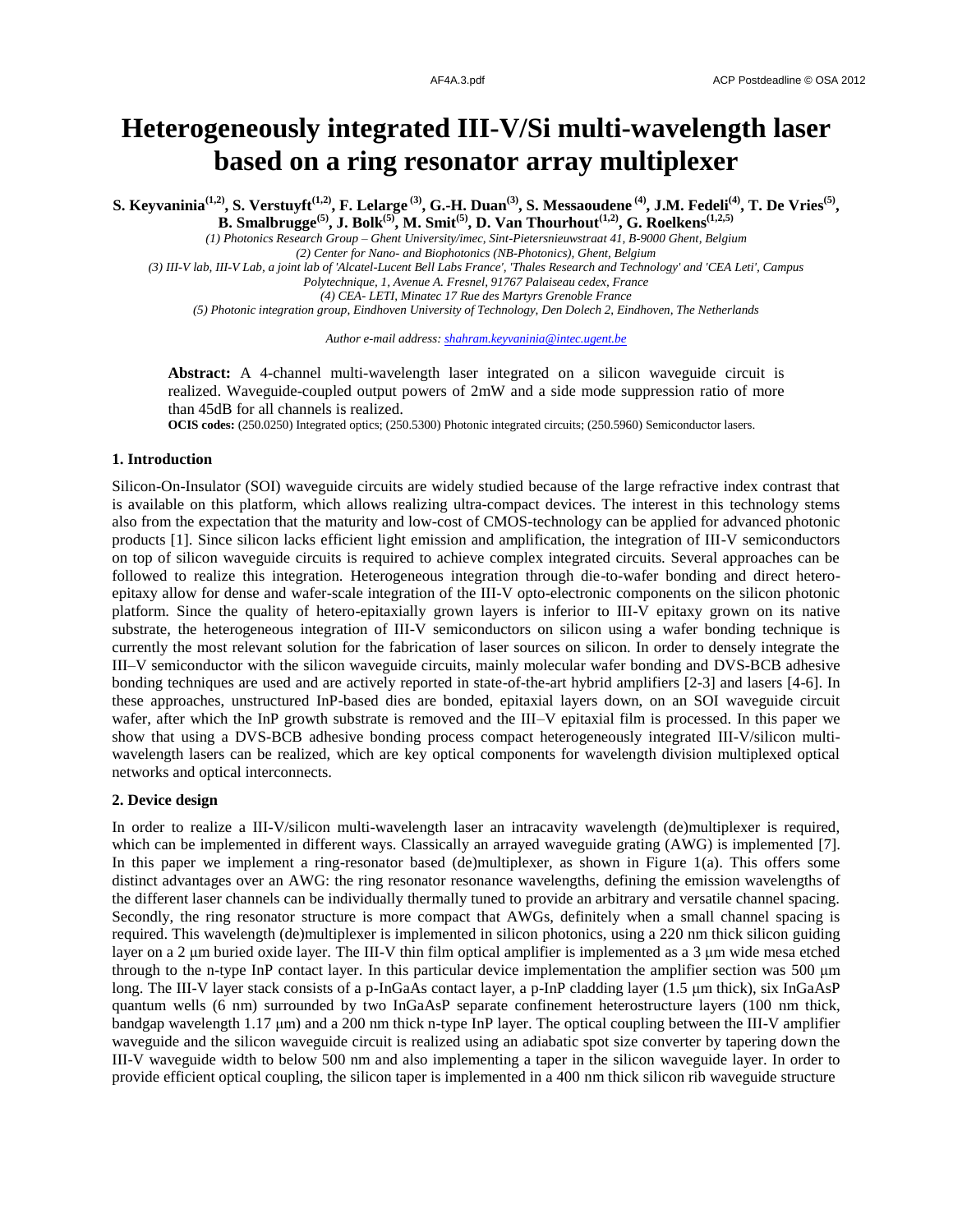

Figure 1: (a) Device layout of the realized III-V/silicon multi-wavelength laser; (b) sketch of the adiabatic spot-size converter used for optical coupling between the III-V amplifier waveguide and silicon waveguide layer.

(etched 180 nm), which is then in its turn efficiently coupled to the 220 nm device layer using a short adiabatic taper structure. The III-V/silicon taper structure, shown in Figure 1(b) consists of two sections: first, the III-V mesa is tapered from 3 μm to 900 nm over a length of 45 μm after which the III-V mesa is gradually tapered from 900 nm to 500 nm over a length of 150 μm. The silicon waveguide underneath tapers from 300 nm to 1 μm over 150 μm. The DVS-BCB bonding layer thickness, determining the separation between the silicon waveguide layer and the III-V layer is 110 nm in this implementation. The silicon (de)multiplexer circuit consists of 4 ring resonators coupled to the same bus waveguide. The free spectral range of the ring resonators is 15.5 nm and the loaded quality factor of the resonators is larger than 3000, providing sufficient suppression of longitudinal laser cavity modes adjacent to the lasing longitudinal mode (longitudinal mode spacing of 250 pm in this device implementation). The reflectors are implemented as distributed Bragg reflectors etched on the surface on the silicon waveguide layer, using a 290 nm grating period, 70 nm etch depth and 50% duty cycle. The high reflectivity mirror consists of 40 grating periods (resulting in a reflectivity > 90% and a 3dB bandwidth of 100 nm), while the partially reflecting mirror consists of 8 periods, resulting in 45 % maximum reflection and a 3dB bandwidth of 140 nm. For the interfacing to optical fiber, diffractive grating couplers structures are used, using the same 70 nm etch depth in the 220 nm device layer, but using a second order grating design (grating period 625 nm, 10 degree fiber angle).

#### **3. Device fabrication**

The fabrication process starts with the processing of the SOI wafer incorporating a 400 nm thick silicon waveguide layer in a CMOS pilot line. The first etch step comprises the definition of the 400 nm rib waveguides by etching 180 nm deep in the silicon waveguide layer. This at the same time also creates the 220 nm device layer for the implementation of the passive silicon circuitry. Next, the first order Bragg reflectors and second order fiber grating couplers are defined using a 70 nm etch step, while in a last step the 220 nm strip waveguide structures are defined. 193 nm deep UV lithography is used on 200mm SOI wafers to define these waveguide structures. An  $SiO<sub>2</sub>$  cladding layer is deposited and the wafer is planarized using chemical mechanical polishing (CMP). Next, the III-V epitaxial layer structure grown on its InP substrate is bonded upside down onto the silicon device layer, using a 110 nm thick DVS-BCB bonding layer. The details of this bonding process can be found in [8]. After bonding, the InP substrate is removed by wet chemical etching until an InGaAs etch stop layer is reached. This results in a III-V epitaxial layer stack attached to the silicon waveguide circuit, which can then be processed, lithographically aligned to the underlying SOI waveguide circuit. A Ti/Pt/Au stripe, acting as a p-side contact and also as a hard mask for the mesa etching was defined with a lift-off process using 320 nm UV contact lithography. Selectively wet etching was used to etch through the InGaAs layer, the InP p-doped layer and the MQW. Due to selected correct crystal orientation, a negative sidewall slope can be achieved in the anisotropic etching of InP. GeAu/Ni was used for the n-contacts. The active waveguide is encapsulated with DVS-BCB and extra Ti/Au contacts layers were added for the contact pads. Figure 2(a) shows a microscope image of the fabricated device, before p-type metallization. The III-V amplifier waveguides and the ring resonator (de)multiplexer array can clearly be identified. The footprint of the multiwavelength laser structure is 1100 μm by 300 μm. Figure 2(b) shows a scanning electron microscope picture of the III-V taper tip fabricated using wet chemical etching as explained above.

#### **4. Device characterization**

The fabricated multi-wavelength laser is characterized on a temperature controlled stage at 20°C. The output power in the silicon waveguide versus drive current of the optical amplifiers is shown in figure  $3(a)$ , showing a threshold current of 31 mA, 31 mA, 33 mA and 39 mA for the four respective channels. The slope efficiency in the different